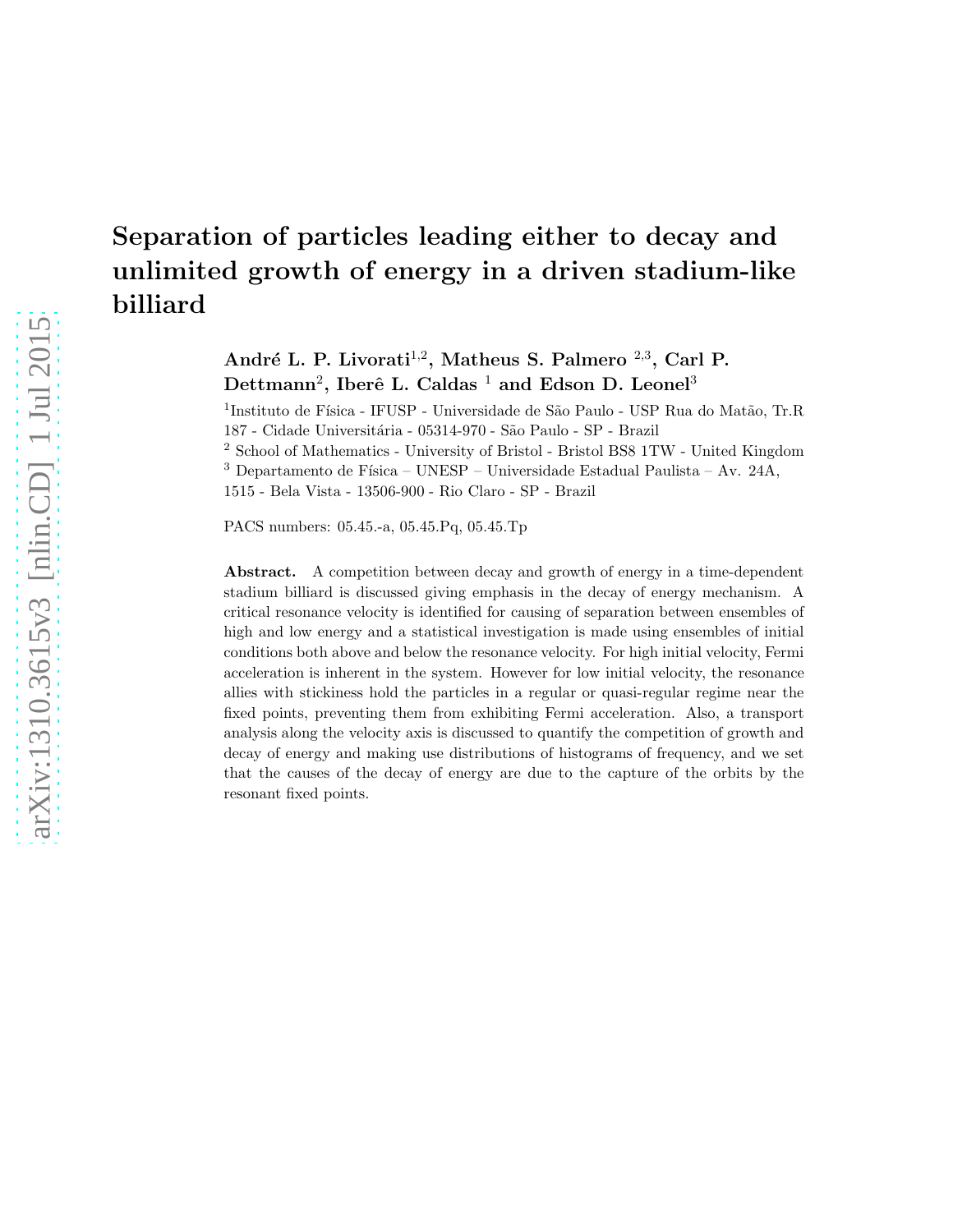Separation of particles leading either to decay and unlimited growth of energy in a driven stadium-like billiard

# 1. Introduction

Modelling dynamical systems with mixed phase space has been one of the main challenges of the nonlinear statistical mechanics research field and has received especial attention in the last decades [\[1,](#page-16-0) [2,](#page-16-1) [3,](#page-16-2) [4\]](#page-16-3). Particularly, with the advance of fast computers the dynamics can be evolved over long time series letting several phenomena, some of them completely new to be observed. A class of dynamics of particular interest includes the Hamiltonian systems with time-dependent perturbation, for which energy varies with time. Moreover, a better understanding of the mixed dynamics in the phase space can be given, and phenomena related to them carefully characterized. The study of chaotic properties of systems can be found in many fields of physics such as fluids [\[5\]](#page-16-4), plasmas [\[6,](#page-16-5) [7\]](#page-16-6), nanotubes [\[8\]](#page-16-7), complex networks [\[9\]](#page-16-8). Interesting applications and phenomena can be found in optics [\[10,](#page-16-9) [11,](#page-16-10) [12\]](#page-16-11) and acoustic [\[13\]](#page-16-12) if billiard dynamics is considered. Particularly, if the billiard boundaries are time dependent, applications in microwaves,  $[14, 15, 16]$  $[14, 15, 16]$  $[14, 15, 16]$  and quantum dots  $[17, 18, 19, 20]$  $[17, 18, 19, 20]$  $[17, 18, 19, 20]$  $[17, 18, 19, 20]$  can also be found. Also, when a particle-particle iteration in billiard dynamics is considered, one could find synchronization [\[21,](#page-16-20) [22\]](#page-16-21) and soft wall effects [\[23,](#page-16-22) [24\]](#page-16-23).

In particular, a phenomenon which intrigues physicists in general is the unlimited energy growth of a bouncing particle with a driven boundary, a phenomenon called Fermi Acceleration (FA). It was introduced in earlier 1949 by Enrico Fermi [\[25\]](#page-16-24) as an attempt to describe the mechanism in which particles that have their origin from cosmic rays, acquire very high energy. Nowadays his idea is extended to other models where average properties of the velocity or kinetic energy, for long time series, are studied. In light of this approach, a billiard type dynamics is one of the most useful systems [\[26\]](#page-17-0) which possibly exhibits unlimited energy growth when the boundary is moving in time. The Loskutov-Ryabov-Akinshin (LRA) conjecture then gives the minimal conditions to observe such a phenomenon [\[27,](#page-17-1) [28\]](#page-17-2). It then claims that if a billiard has a chaotic component for the dynamics in the static boundary case, this is a sufficient condition to observe unlimited energy growth when a time-dependence on the boundary is introduced. The elliptical billiard is not described by the LRA conjecture. It is indeed integrable for the static boundary case presenting a separatrix curve separating two types of dynamical regimes: libration from rotation. The introduction of time perturbation in the boundary makes the separatrix curve to turn into a stochastic layer letting the particle suffer successive crossings from rotation to libration regions [\[29,](#page-17-3) [30,](#page-17-4) [31\]](#page-17-5) leading to an unlimited diffusion in energy.

Recent study [\[32\]](#page-17-6), indicates that non-linear phenomena like stickiness can act as a slowing mechanism of FA. In fact, the finite time trappings around the stability islands influence some transport properties, making the system locally less-chaotic [\[33\]](#page-17-7). Such influence of stickiness can be found in several models and applications on the literature [\[3,](#page-16-2) [4,](#page-16-3) [34,](#page-17-8) [35,](#page-17-9) [36,](#page-17-10) [37,](#page-17-11) [38\]](#page-17-12). In this paper we revisit the problem of a stadium-like billiard with oscillating circle arcs boundaries, focusing on the analysis of the mechanism that produces the decay of energy, where many low energy orbits are observed to undergo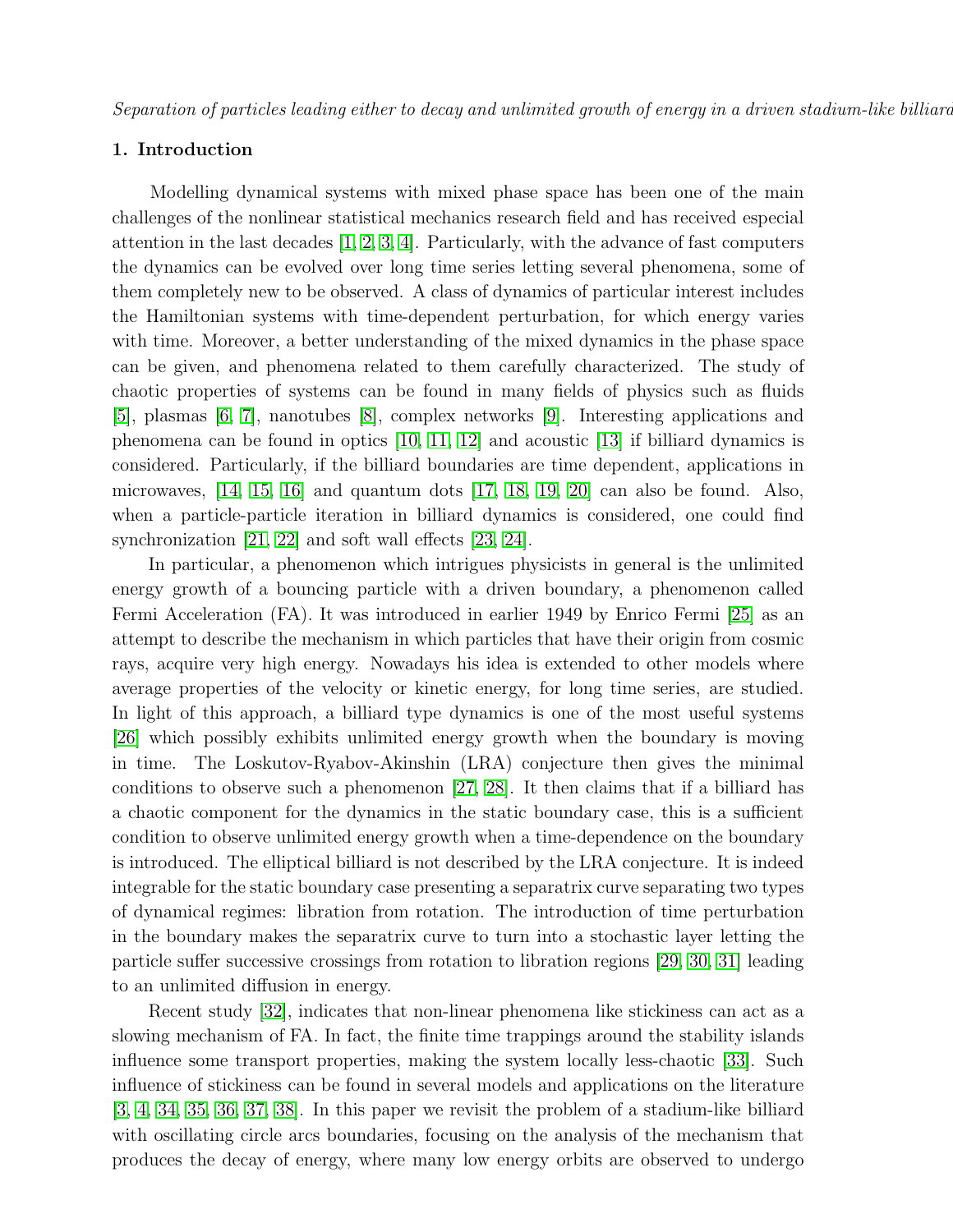reduction of energy to an apparently stable state. We argue for existence of a critical resonance velocity where high initial velocities produce FA and low initial velocities do not experience the unlimited energy grow. Such decay is caused by influence of sticky orbits with resonance around the stability islands. It leads the chaotic orbits to suffer a temporary trapping around stability islands and then be captured by the fixed points. A statistical investigation is made in order to quantify this phenomenon. Similar approach was done previously [\[39,](#page-17-13) [40,](#page-17-14) [41,](#page-17-15) [42,](#page-17-16) [43,](#page-17-17) [44\]](#page-17-18), but in this paper we emphasize the decay of energy and its origin in stickiness for the first time. We also discuss the statistics of transport in the velocity axis near a resonant velocity marking a separation of low energy to high energy regimes producing the decay of energy and the phenomenon of unlimited energy growth.

The paper is organized as follows. In Sec[.2](#page-2-0) we describe the dynamics of the stadium billiard and a study of its chaotic properties. Section [3](#page-5-0) is devoted to discuss the statistical and transport analysis of the properties for both ensembles of initial conditions considering low and high energy regime. Here we also present the influence of the stickiness orbits that hold the orbits in a quasi periodic motion near the fixed points, what causes the decay of energy. Finally in Sec. [4](#page-15-0) our final remarks and conclusions are presented.

# <span id="page-2-0"></span>2. Stadium billiard as model, the mapping and chaotic properties

This section is devoted to discuss the model and the equations describing the dynamics. The model consists of a classical particle (or an ensemble of non-interacting particles) moving inside a closed domain of a stadium-like shape. The stadium billiard is composed by two parallel lines connected with regions of negative curvature [\[45,](#page-17-19) [46\]](#page-17-20). In this paper we consider the boundary of the stadium described by three geometric control parameters, a which is the width of the circle arc, b indicates the depth of the curvature and  $l$  is the strength of the parallel lines. Additionally, we introduce in the boundary a time dependence. The dynamics of a particle for the static version of the billiard are characterized by a constancy in the energy. However the defocusing mechanism, as proposed originally by Bunimovich [\[45\]](#page-17-19), is responsible to generate chaotic dynamics under the condition  $(4bl/a^2) \approx (l/2R) > 1$  [\[46,](#page-17-20) [47\]](#page-17-21), where R is the original radius of the Bunimovich stadium. According to the LRA conjecture, a chaotic dynamics is a sufficient condition to produce unlimited energy growth in the velocity of the particle when a time perturbation to the boundary is introduced. The unlimited diffusion in velocity generated due to collisions of a particle with a massive and time moving boundary is known in the literature as Fermi acceleration [\[25\]](#page-16-24). Robustness is not a characteristic of the phenomenon since inelastic collision [\[48,](#page-17-22) [49,](#page-17-23) [50,](#page-17-24) [51\]](#page-17-25) as well as dissipation introduced by the drag-type force [\[52,](#page-17-26) [53\]](#page-17-27) suppresses the unlimited diffusion.

As usually made in the literature, the dynamics of the particle are made by using a nonlinear mapping. We therefore take into account two distinct possibilities of the dynamics which include: (i) successive collisions and; (ii) indirect collisions. For case (i),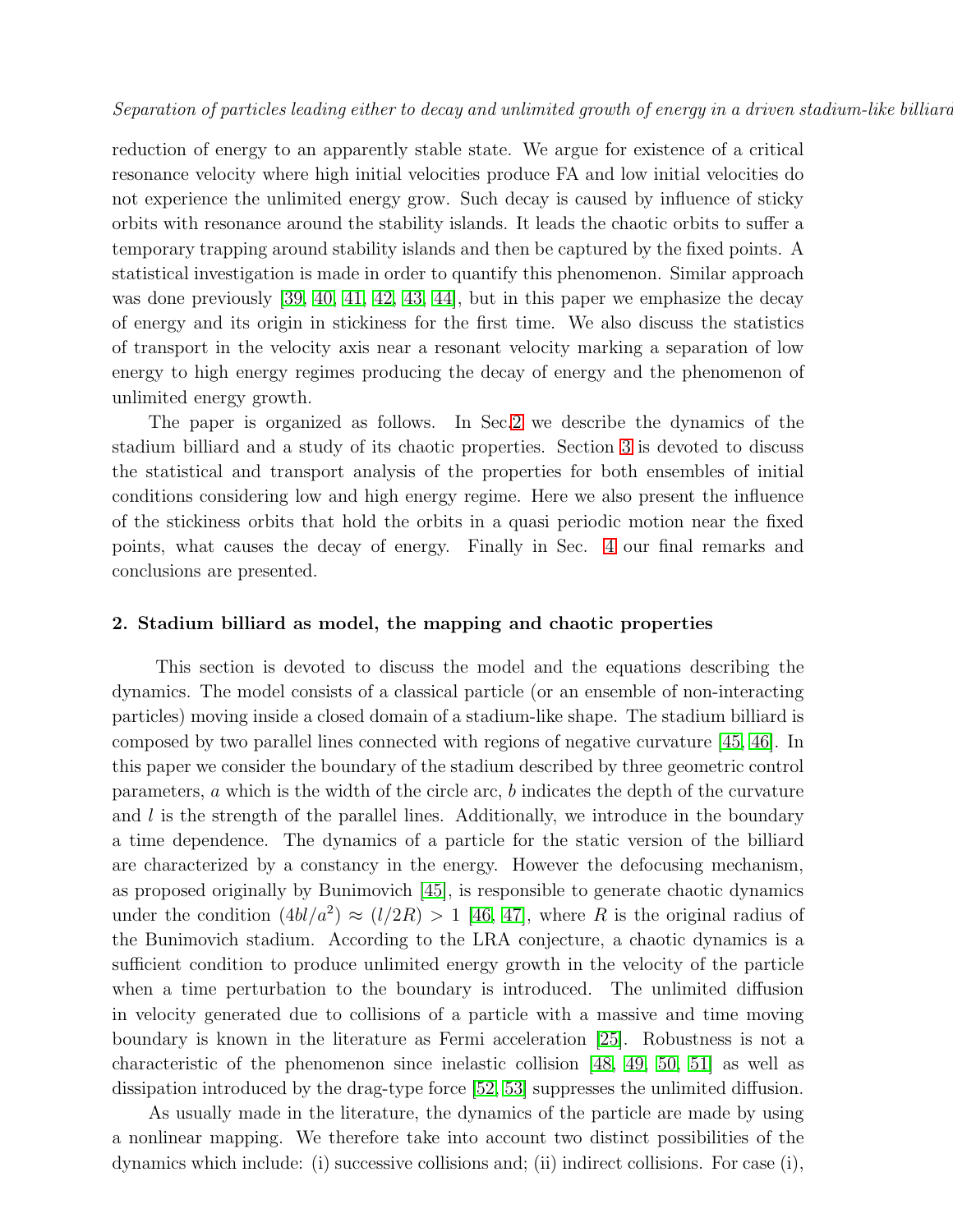the particle suffers successive collisions with the same focusing component while in (ii), after suffering a collision with a focusing boundary, the next collision of the particle is with the opposite focusing boundary. A schematic illustration of the both collision cases can be found in Figs. [1,](#page-3-0) [2.](#page-4-0) In between such a collision the particle can, in principle, collide many times with the two parallel borders. We have considered that the time dependence in the boundary is  $R(t) = R_0 + r \sin(wt)$ , where  $R_0 = (a^2 + 4b^2)/8b$  is the radius of the static boundary and  $R_0 \gg r$ . The definition of the parameters a and b can be found in Fig. [2.](#page-4-0) The velocity of the boundary is obtained by

$$
\dot{R}(t) = B(t) = B_0 \cos(wt) \tag{1}
$$

with  $B_0 = rw$  and r is the amplitude of oscillation of the moving boundary while w is the frequency of oscillation. In our investigation however we consider only the so called static boundary approximation (also called as a simplified version). It assumes that the boundary is fixed, which makes the time spent between collisions easy to be calculated. However the velocity after collision is calculated as if the boundary were moving. For this kind of approximation, we may find some examples of dynamical systems, whose behaviour is basically the same, considering a comparison between simplified and complete version dynamics. The Bouncer model and the Standard map are two of the examples  $[32, 49, 50]$  $[32, 49, 50]$  $[32, 49, 50]$ , and the stadium billiard itself  $[41, 42]$  $[41, 42]$ , shows a very similar dynamics for both versions.



<span id="page-3-0"></span>Figure 1. Sketch of the model near a focusing boundary and illustration of a typical trajectory suffering successive collisions.

The mapping is constructed for the variables  $\alpha_n$  corresponding to the angle between the trajectory of the particle and the normal axis at the collision point,  $\varphi_n$  is the angle measured between the normal axis at the collision points and the symmetry line of the vertical axis of the stadium,  $t_n$  denotes the time and  $V_n$  the outgoing speed of the particle for the nth collision. The condition to observe case (i), i.e. the successive collisions, is  $|\varphi_{n+1}| < \Phi$ , where  $\Phi = \arcsin(a/2R_0)$  is the angle between the vertical symmetry line and the maximum angle of the negative curvature region. A typical successive collision case is represented in Fig. [1.](#page-3-0) Using basic geometry properties we obtain

<span id="page-3-1"></span>
$$
\begin{cases}\n\alpha_{n+1}^* = \alpha_n \\
\varphi_{n+1} = \varphi_n + \pi - 2\alpha_n \pmod{2\pi} \\
t_{n+1} = t_n + \frac{2R\cos(\alpha_n)}{V_n}\n\end{cases} (2)
$$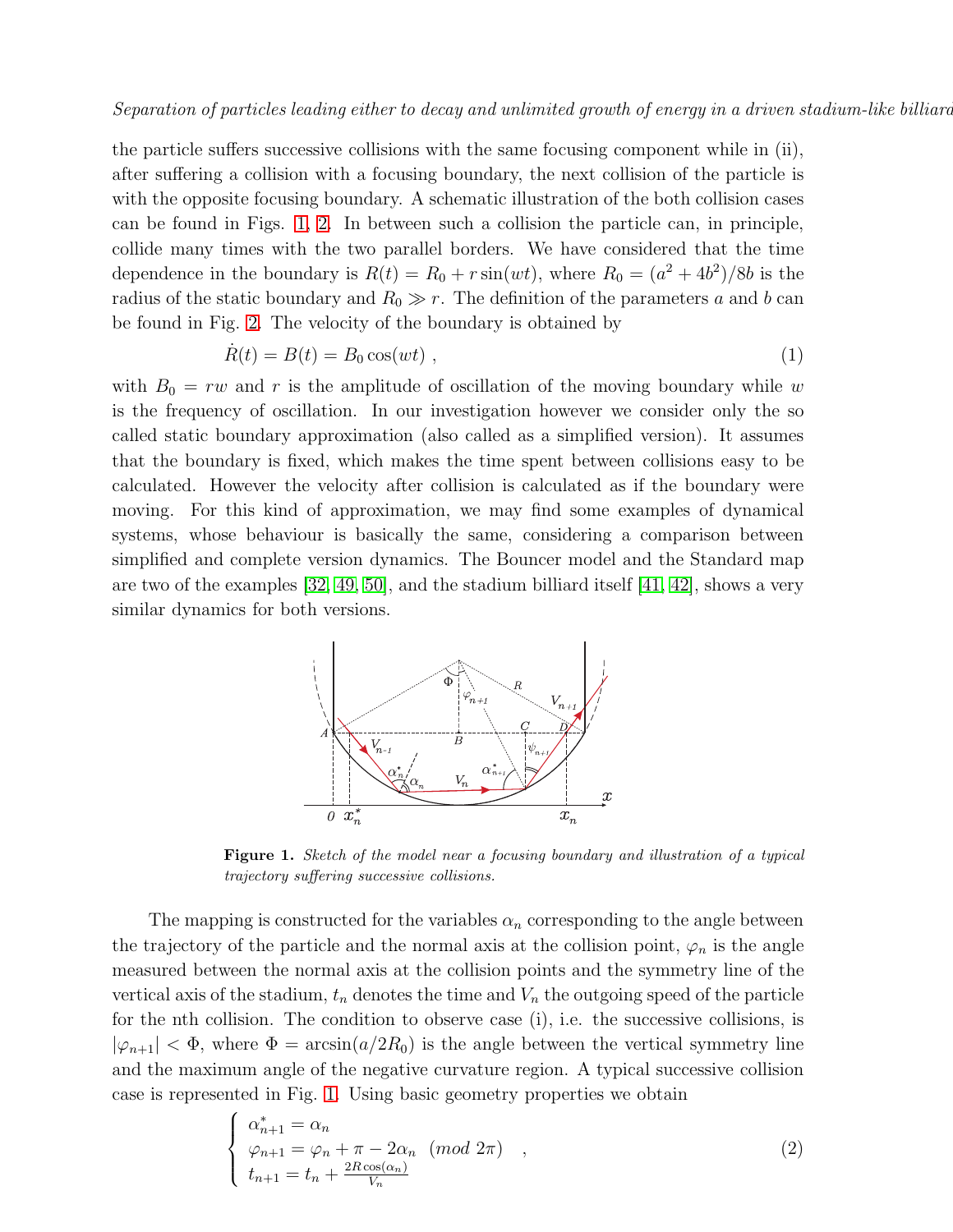where the superscript (∗) represents the dynamical variable immediately before the collision.

Case (ii) is considered when  $|\varphi_{n+1}| > \Phi$  and the particle collides with the opposite focusing component. In principle, the particle can suffer several collisions with the straight walls, so for such a type of collision, we make use of the unfolding method [\[26,](#page-17-0) [47\]](#page-17-21) to describe the dynamics. Two auxiliary variables are then introduced,  $\psi$ , which is the angle between the vertical line at the collision point and the particle's trajectory, and  $x_n$ , representing the projection over the horizontal axis. A sketch of the indirect collisions is shown in Fig. [2,](#page-4-0) therefore leading to the following mapping



<span id="page-4-0"></span>Figure 2. An illustration of the indirect collisions dynamics and its variables and parameters.

<span id="page-4-1"></span>
$$
\begin{cases}\n\psi_n = \alpha_n - \varphi_n \mod (\pi/2) \\
x_n = \frac{R}{\cos(\psi_n)}[\sin(\alpha_n) + \sin(\Phi - \psi_n)] \\
x_{n+1} = x_n + l \tan(\psi_n) \mod (a) \\
\alpha_{n+1}^* = \arcsin[\sin(\psi_n + \Phi) - x_{n+1} \cos(\psi_n)/R] \\
\varphi_{n+1} = \psi_n - \alpha_{n+1}^* \\
t_{n+1} = t_n + \frac{R[\cos(\varphi_n) + \cos(\varphi_{n+1}) - 2\cos(\Phi)] + l}{V_n \cos(\psi_n)}\n\end{cases}
$$
\n(3)

The expression for the velocity of the particle after collision is obtained by decomposing it into two separate components, which are

$$
\begin{cases} \vec{v}_n \cdot \vec{T}_n = v_n \sin(\alpha_n^*) \\ \vec{v}_n \cdot \vec{N}_n = -v_n \cos(\alpha_n^*) \end{cases} ,
$$
\n(4)

where  $\vec{T}$  and  $\vec{N}$  are the tangent and normal unit vectors at the collision point. Because the collision is happening in a moving referential frame (non inertial) we have to make change of referential frames from inertial to non-inertial. The reflection law is then given by

$$
\begin{cases}\n\vec{V}_{n+1}' \cdot \vec{N}_{n+1} = -\kappa \vec{V}_n' \cdot \vec{N}_{n+1} \\
\vec{V}_{n+1}' \cdot \vec{T}_{n+1} = \eta \vec{V}_n' \cdot \vec{T}_{n+1}\n\end{cases},
$$
\n(5)

where  $\kappa \in [0,1]$  and  $\eta \in [0,1]$  are the respective restitution coefficients for the normal and the tangent components, and the superscript ′ resembles the non-inertial referential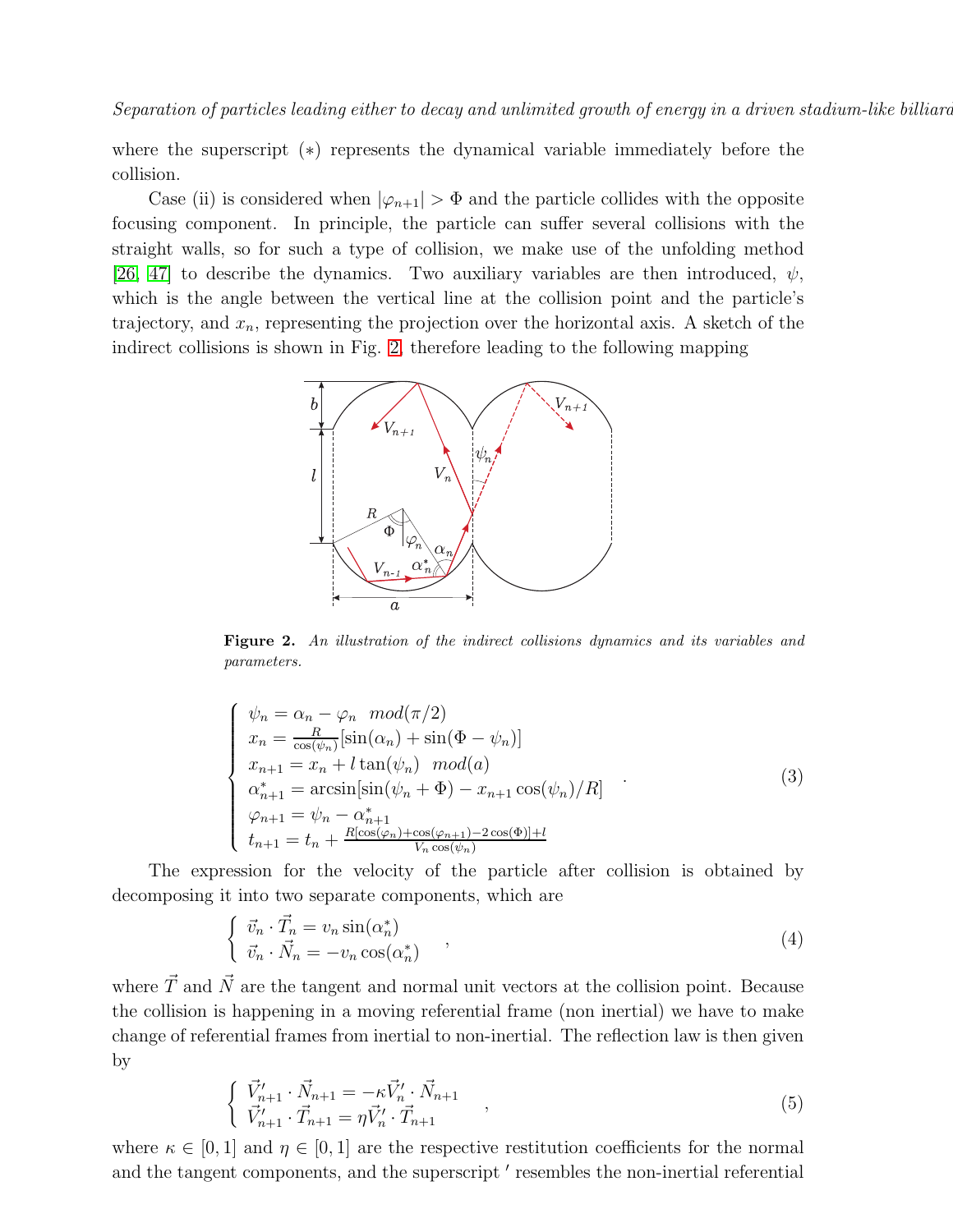Separation of particles leading either to decay and unlimited growth of energy in a driven stadium-like billiard

frame. In this paper we consider only the conservative case, therefore  $\kappa = \eta = 1$ , although the construction of the mapping is more general.

Moving back to the inertial referential frame, the components of the velocity of the particle after collision are given by

$$
\begin{cases} \vec{V}_{n+1} \cdot \vec{N}_{n+1} = -\kappa \vec{V}_n \cdot \vec{N}_{n+1} + (1+\kappa) \vec{B}(t_{n+1}) \cdot \vec{N}_{n+1} \\ \vec{V}_{n+1} \cdot \vec{T}_{n+1} = \eta \vec{V}_n \cdot \vec{T}_{n+1} + (1-\eta) \vec{B}(t_{n+1}) \cdot \vec{T}_{n+1} \end{cases} \tag{6}
$$

Finally the velocity of the particle after collision is given by

<span id="page-5-1"></span>
$$
|\vec{V}_{n+1}| = \sqrt{(\vec{V}_{n+1} \cdot \vec{T}_{n+1})^2 + (\vec{V}_{n+1} \cdot \vec{N}_{n+1})^2} . \tag{7}
$$

The two components of the velocity can be used to obtain the angle  $\alpha$ , leading to

<span id="page-5-2"></span>
$$
\alpha_n = \arcsin\left[\frac{|\vec{V}_n|}{|\vec{V}_{n+1}|}\sin(\alpha_n^*)\right].\tag{8}
$$

The dynamics of the particle is then evolved by considering simultaneously equations  $(2), (3), (7)$  $(2), (3), (7)$  $(2), (3), (7)$  $(2), (3), (7)$  $(2), (3), (7)$  and  $(8).$ 

# <span id="page-5-0"></span>3. Numerical Results and Statistical Investigation

In this section we present and discuss on how the stickiness orbits influence the dynamics. Moreover we proceed the study by doing an extensive statistical investigation in the dynamics particularly considering distributions of the angular variables along the dynamics. The novelty here is that after considering the histograms of frequency analysis for either the velocities and the polar angles for the decay of the velocity for a very long time series, we can see that the orbits after experience the stickiness influence, are captured by the fixed points, as if the dynamics was under the regime of dissipation. This makes the behaviour of the average velocity curves decays for lower energy ensembles. Also, a transport investigation along the velocity axis considering both the low and high energy regimes in order to quantify the competition between the FA and the decay of energy near the critical resonance velocity.

#### 3.1. Resonance Velocity

Let us start discussing the resonance velocity. The phase space may be represented, according to the convenience, either using angular coordinates  $\alpha_n$  and  $\phi_n$ , or the auxiliary variables  $\psi$  and  $\xi$ , where  $\xi = 0.5 + R_0 \sin(\phi_{n+1})/a$  is the projection along the horizontal axis, and is usually normalized at  $mod(1)$ . The fixed points  $\psi^*$  are deeply connected with  $\alpha_n$  because of the axial symmetry of the billiard. There is a sequence of fixed points corresponding to orbits always within the stadium at  $\phi_n = 0$  (period-1), that intersects different multiples of the parameter  $a$  in the horizontal direction, according to the unfolding method [\[26,](#page-17-0) [47\]](#page-17-21). They are represented in the phase space by the elliptical stability islands in Fig. [3.](#page-7-0) Also, such stable orbits, can be understood as librator-like trajectories inside the billiard (see Ref. [\[26\]](#page-17-0) for details).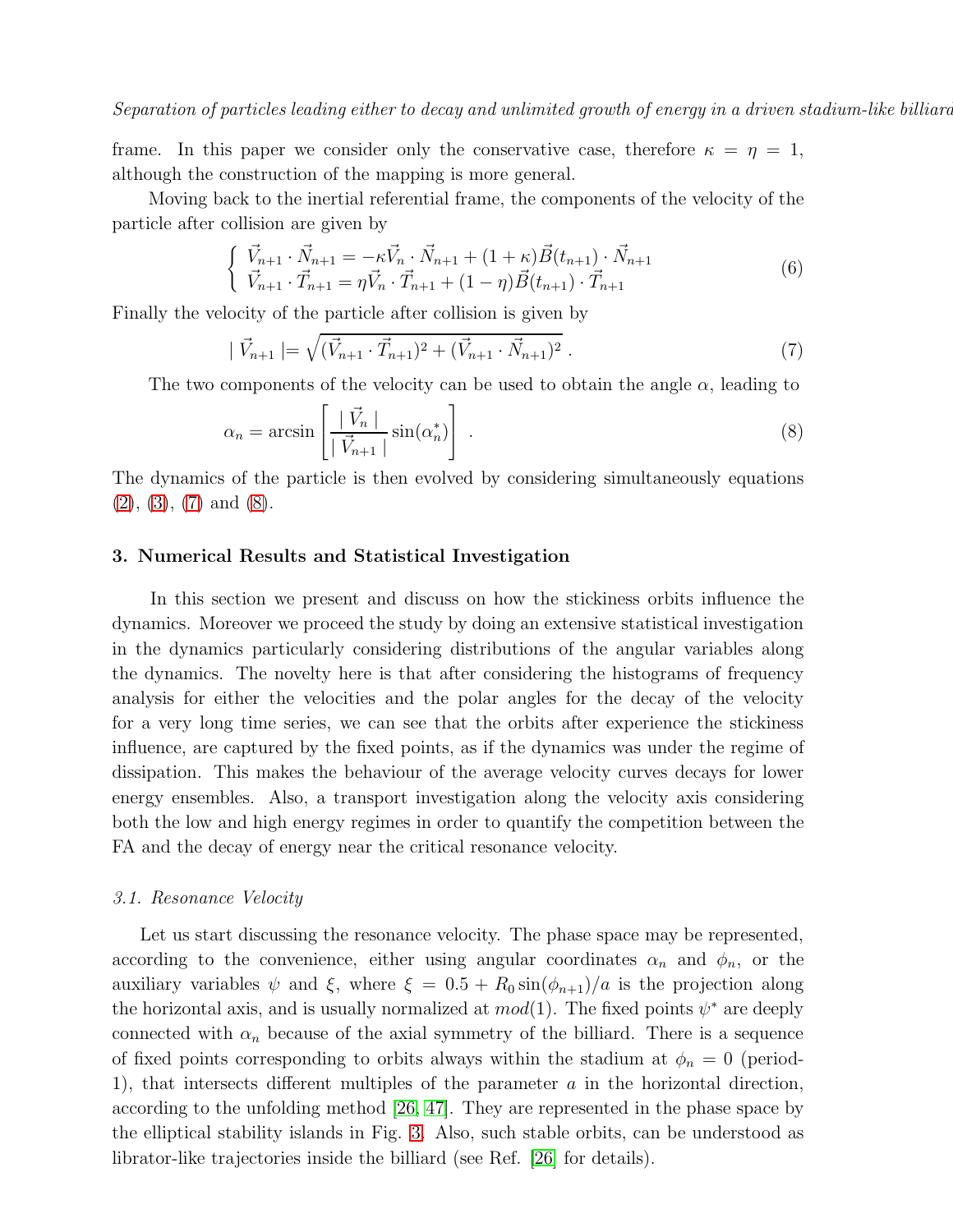Considering the linearisation of the unperturbed mapping [\[39,](#page-17-13) [40,](#page-17-14) [41,](#page-17-15) [42\]](#page-17-16) around the fixed points and according to the action-angle variables, one finds the rotation number  $\sigma = \arccos\left(1 - \frac{8bl}{a^2\cos^2(\psi_n^*)}\right)$ , where  $\psi_n^* = \arctan(ma/l)$  is the fixed point and  $m \ge 1$  is the number of mirrored stadiums that the particle can go through in a trajectory (for detailed explanation see Ref. [\[40\]](#page-17-14)).

Now, considering an orbit of a particle moving around a fixed point in the unperturbed (static) version of the billiard, the time spent between two successive collisions, i.e., the time between collisions with the two focusing components is  $\tau \approx$  $\frac{l}{\cos(\psi_n^*)V_n}$  (considering the period-1 fixed point). Thus the rotation period of such an orbit around the fixed point  $T_{rot} = \frac{2\pi\tau}{\sigma}$  $\frac{\pi\tau}{\sigma}$ .

When a time perturbation is introduced in the focusing boundaries, there is an external perturbation period given by  $T_{ext} = \frac{2\pi}{w}$  $\frac{2\pi}{w}$ . When  $T_{rot} = T_{ext}$  there is then a resonance between the moving boundaries oscillations and the rotating orbits around the fixed points (see Ref. [\[40\]](#page-17-14) for explanation figures about this resonance). After grouping the terms properly one finds

$$
V_r = \frac{wl}{\cos(\psi_n^*) \arccos\left(1 - \frac{8bl}{(a\cos(\psi_n^*))^2}\right)}.
$$
\n(9)

Of course, that the value of  $V_r$  depends on what fixed point we are evaluating the linearisation. However, for all period-1 fixed points, one may found a very close value for the resonant velocity for all of them. For the combination of the parameters as  $l = 1.0, a = 0.5, b = 0.01$ , we have  $V_r = 1.2$  which is an average of all possible values for the different period-1 fixed points that one may found with the combination of the geometric control parameters given below. So, around  $V_r$ , all the fixed points become resonant, and increase the mixing in the phase space. For a better understanding of the influence of these parameters on the number of islands and fixed points in the phase space and their relation with the defocusing mechanism please see Ref. [\[46,](#page-17-20) [47\]](#page-17-21). Also, it must be stressed that such resonance is only observed when the defocusing mechanism is no longer active [\[46,](#page-17-20) [47\]](#page-17-21), once with fully chaotic phase space, no stability island exists, therefore no resonance is observed.

Indeed resonance is a phenomenon often observed in dynamical systems with mixed phase space properties. When an orbit has its velocity equal or less than the resonant one, the particle can penetrate in the neighbourhood of the fixed points. It may then enter the stability island for a while and leave such a region [\[2,](#page-16-1) [3,](#page-16-2) [4,](#page-16-3) [34\]](#page-17-8) or may be trapped in a pseudo stable orbit for a long time. Such behaviour is like it was attracted by the fixed point (we show this in the next sections). A possible explanation for this kind of phenomenon is related to a transformation of an invariant curve observed in the static version into a porous curve as the time perturbation is considered. Then a particle may cross a porous curve making possible visits to previous forbidden regions which become now accessible for the particle.

Figure [3](#page-7-0) shows a phase space for different initial velocities considering both  $V_0 < V_r$ and  $V_0 > V_r$  for 25 different initial conditions chosen along the chaotic sea. As mentioned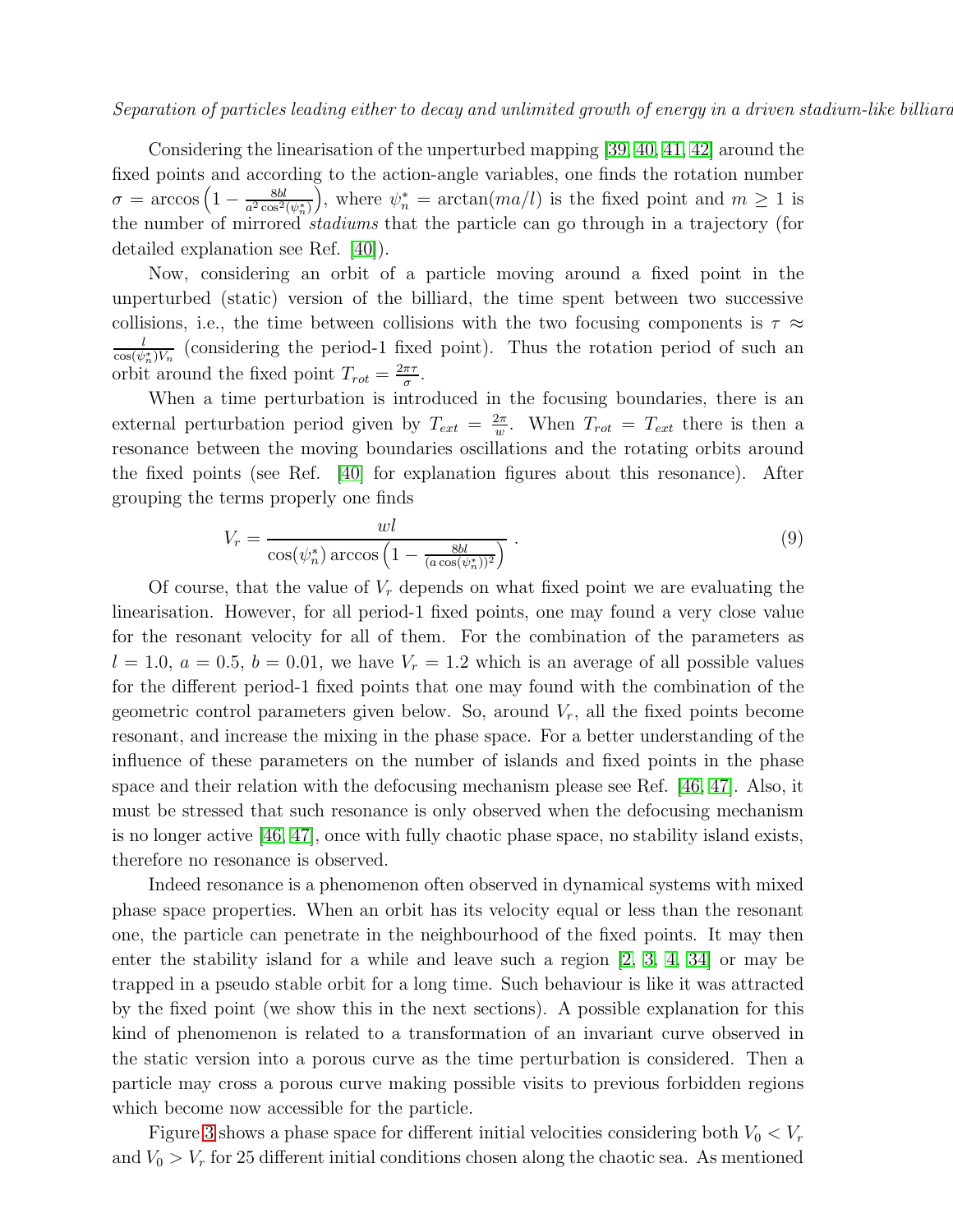

<span id="page-7-0"></span>Figure 3. Phase space for the time-dependent stadium billiard. The initial velocities used were (a)  $V_0 = 5$ , (b)  $V_0 = 1.5$ , (c)  $V_0 = 1.2$  and (d)  $V_0 = 0.5$ .

before, the phase space may be represented, according to the convenience, either using angular coordinates  $\alpha_n$  and  $\phi_n$ , or the auxiliary variables  $\psi$  and  $\xi$ . Figure [3](#page-7-0) was constructed using  $\alpha$  and  $\phi$  for  $\alpha \in [0, \pi/2]$  and  $\phi \in [-\Phi, +\Phi]$ . Stickiness regions can be seen in Fig. [3](#page-7-0) particularly when the initial velocities are given close but still below to the resonant velocity. As the dynamics evolves, the orbits often change from an island to a surrounding region leading to successive trappings thus not letting the velocity of the particle to reach higher values. For long enough time the orbit chooses (so far a proper mechanism is not yet known) an island and stay there for really long time (as far we have studied, more then  $10<sup>9</sup>$  collisions), as if it was attracted to the fixed point into a stable orbit. The temporally trapping around the stability islands is a possible reason to explain the decay of energy for an ensemble of low energies  $(V_0 < V_r)$ , where many orbits are observed to undergo reduction of energy to an apparently stable state.

The mixed behaviour of the dynamics between quasi-periodic and chaotic region is shown in Fig. [4](#page-8-0) where an orbit with initial velocity lower than the resonant one is evolved for a long time leading to temporarily trappings as shown in Figs. [4\(](#page-8-0)a,b). A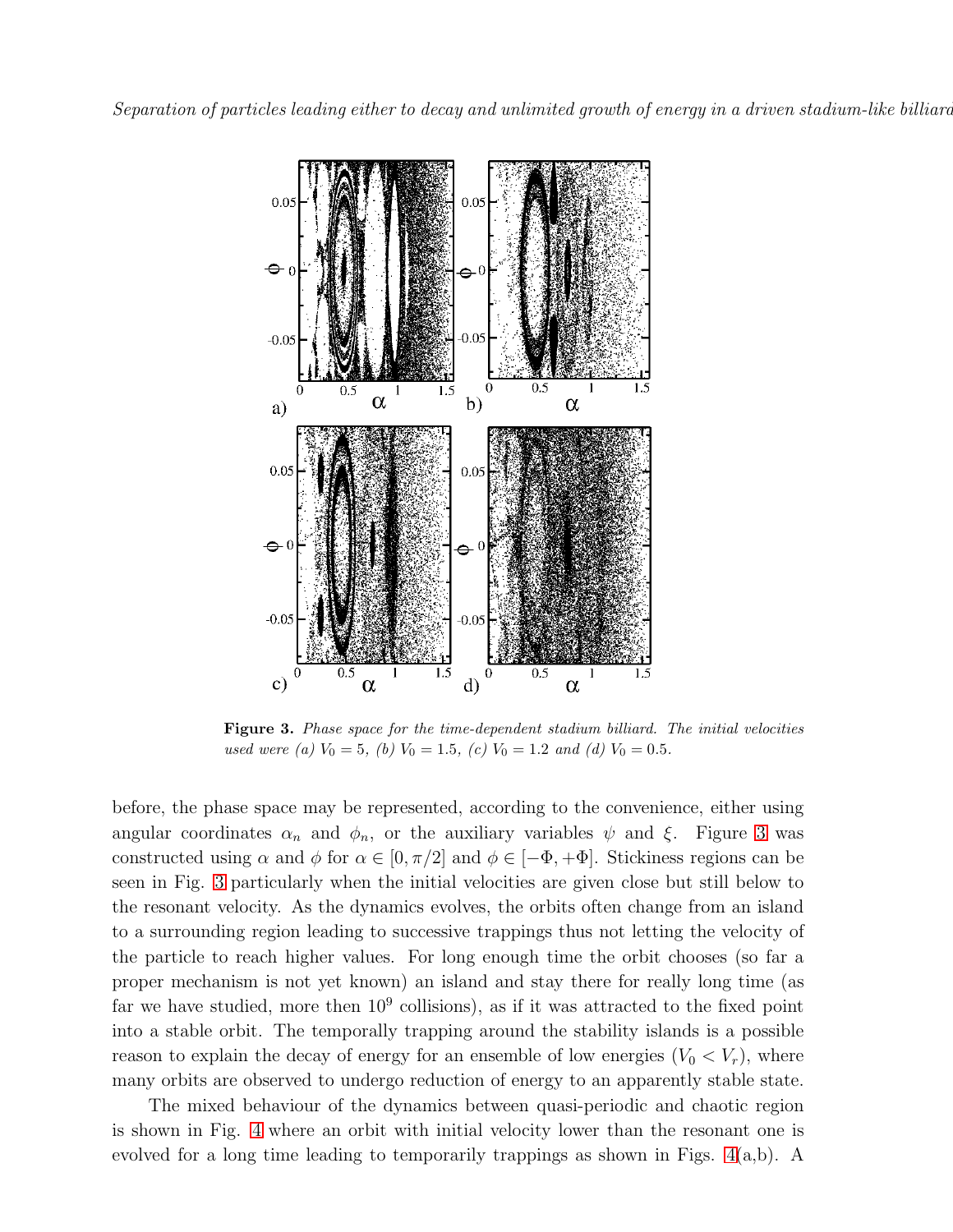

<span id="page-8-0"></span>**Figure 4.** Color Online: *Influence of stickiness orbits for the dynamics. In (a) is* shown the evolution of the velocity as a function of the number of collisions, and in (b) is shown the same orbit for the coordinates  $\psi$  and  $\xi$ . The initial velocity considered  $was V_0 = 0.35.$ 

change in the coordinates of the phase space is made from polar angles  $(\alpha, \phi)$  to the auxiliary one  $(\psi, \xi)$ , with  $\xi = 0.5 + R_0 \sin(\phi_{n+1})/a$ .

#### 3.2. Statistical Analysis

Let us start this section by discussing some statistical analysis concerning behaviour of the average velocity. We consider the quadratic deviation of the average velocity as

$$
\omega(n, V_0) = \frac{1}{M} \sum_{i=1}^{M} \sqrt{\overline{V_i^2}(n, V_0) - \overline{V_i^2}(n, V_0)},
$$
\n(10)

where M represents an ensemble of initial conditions. The average velocity is given by

$$
\overline{V}(n, V_0) = \frac{1}{n} \sum_{i=1}^{n} V_i \tag{11}
$$

Figure [5](#page-9-0) shows the evolution of different curves of  $\omega$  as a function of n for different initial velocities. Each curve was constructed considering an ensemble of 2000 different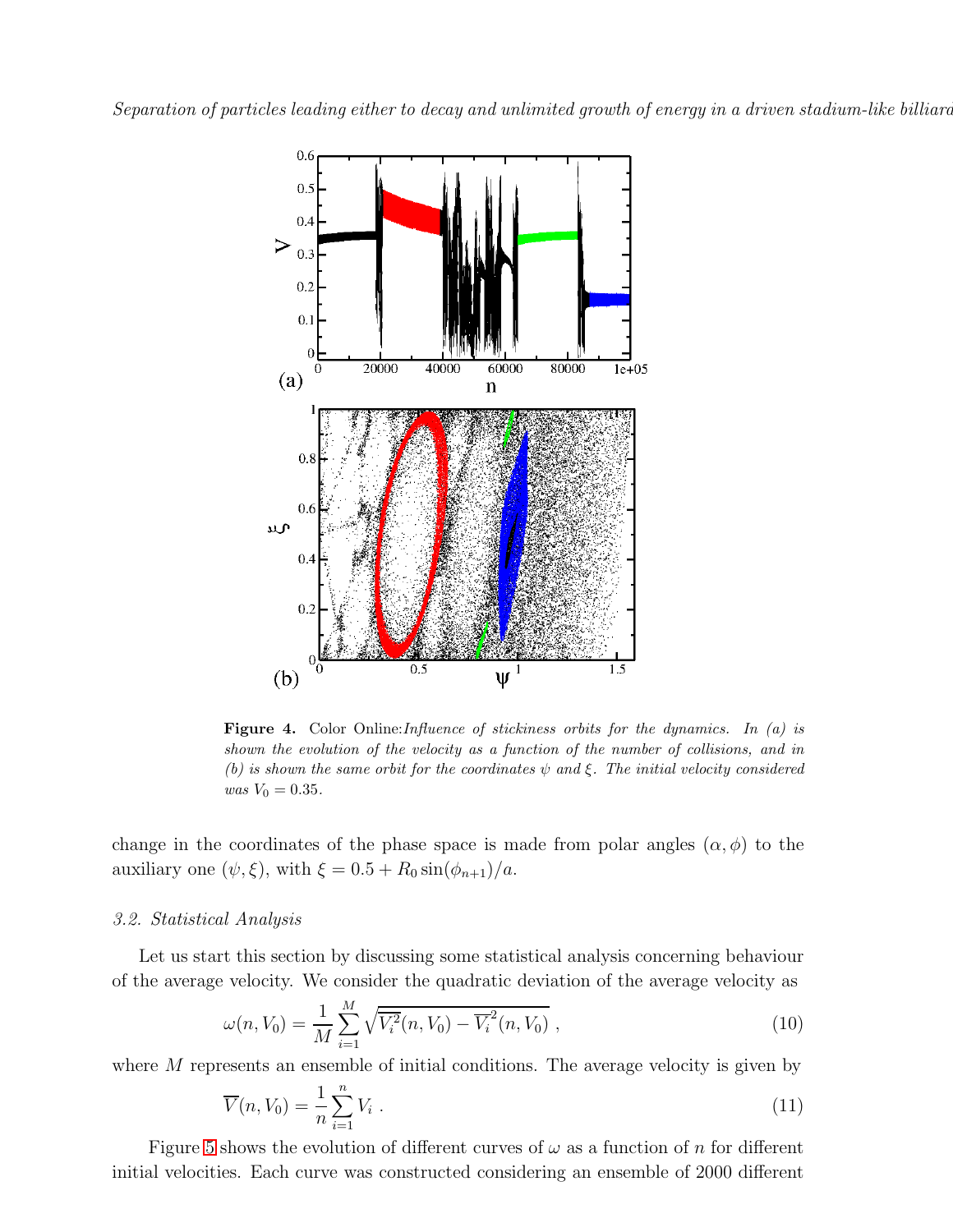

<span id="page-9-0"></span>**Figure 5.** Color Online: Behaviour of  $\omega$  as a function of n for ensembles of low and high initial velocities. In (a) all curves experience a decay of energy caused by the successive stickiness trappings while in (b) the curves are experiencing a diffusion in energy leading to Fermi acceleration. They exhibit a growth according a power law with exponent  $\beta \approx 0.5$  for long time. The initial velocities are labelled in the figure.

initial conditions chosen along the chaotic sea. They were evolved in time up to  $10<sup>7</sup>$ collisions with the boundary. One sees in Fig. [5\(](#page-9-0)a) all the initial velocities are lower than the resonant one  $(V_0 < V_r)$  and the  $\omega$  curves stay constant for short times. After a crossover they experience a decay for long time series. On the other hand, Fig. [5\(](#page-9-0)b) shows some curves of  $\omega$  for initial velocities higher than the resonant one  $(V_0 > V_r)$ . They initially present a constant plateau in the same range of their initial velocities and then suddenly bend towards a growth regime marked by a power law  $(\omega \propto n^{\beta})$ with exponent  $\beta \approx 0.5$ . The  $\beta$  exponent on the increments in velocity variables are well described using a central limit theorem (CLT) [\[54,](#page-17-28) [55\]](#page-17-29), so that over many time steps, the distribution of displacements is Gaussian with a variance exactly proportional of  $\sqrt{n}$  leading to an unlimited growth in the velocity. It is important to emphasize the curves of  $\omega$  do not depend on the control parameters a, b and l given such parameters produce a behaviour which is scaling invariant [\[47\]](#page-17-21). Therefore only one combination of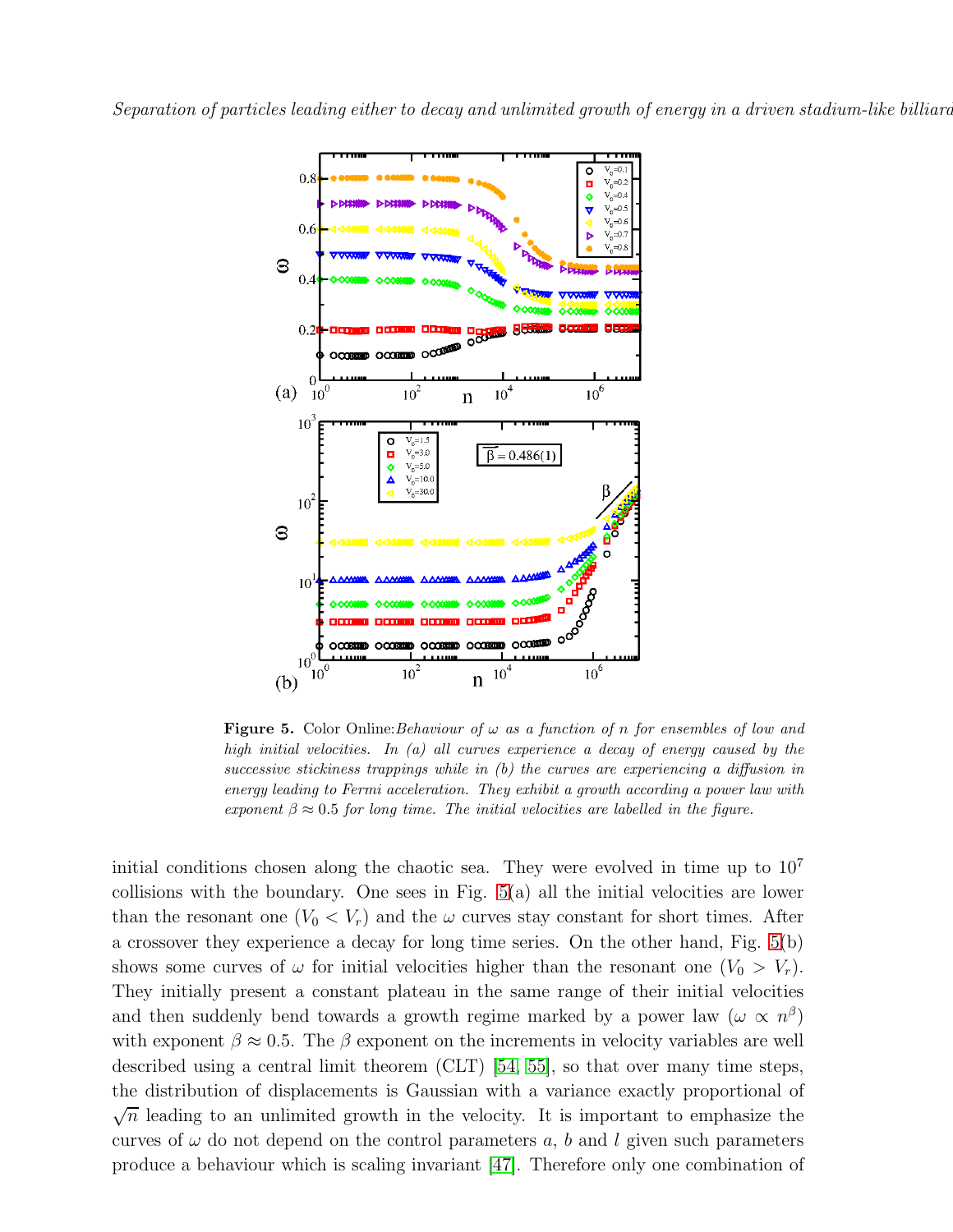Separation of particles leading either to decay and unlimited growth of energy in a driven stadium-like billiard



<span id="page-10-0"></span>Figure 6. Color Online: Comparison between the final pair of the angular coordinates  $(\alpha, \phi)$  for both low and high energy ensembles, with the frequency histogram along the whole dynamical evolution of the  $\alpha$  coordinate. In (a) and (e)  $V_0 = 0.05$ , (b) and (f)  $V_0 = 0.5$ , (c) and (g)  $V_0 = 1.0$ , and finally in (d) and (h)  $V_0 = 10.0$ . The histogram axis of  $(e)$ ,  $(f)$ ,  $(g)$  and  $(h)$  are plotted in logarithmic scale.

the parameters is enough to have a tendency of the behaviour. The amplitude of the time perturbation is assumed to be constant  $B_0 = 0.01$  given it is also scaling invariant [\[39\]](#page-17-13).

As previously discussed and as is known in the literature, the high initial energy ensembles, those with initial velocity higher than the resonant one, lead to Fermi acceleration [\[39,](#page-17-13) [40\]](#page-17-14). Then we shall give a particular attention and focus on the low energy ensemble therefore characterizing the decay of energy mechanism and its correlation with stickiness orbits. As shown in Fig. [5,](#page-9-0) the separation of ensembles is seen by considering the averages of different curves of  $\omega$ . Because the average velocity is one of the observables responsible to characterize the diffusion in energy, a statistical analysis with the average velocity for a grid of initial conditions is a natural and good procedure to quantify the dynamics, particularly the diffusion in energy. It let us to see what initial condition leads to growth or decrease of velocity then defining clearly which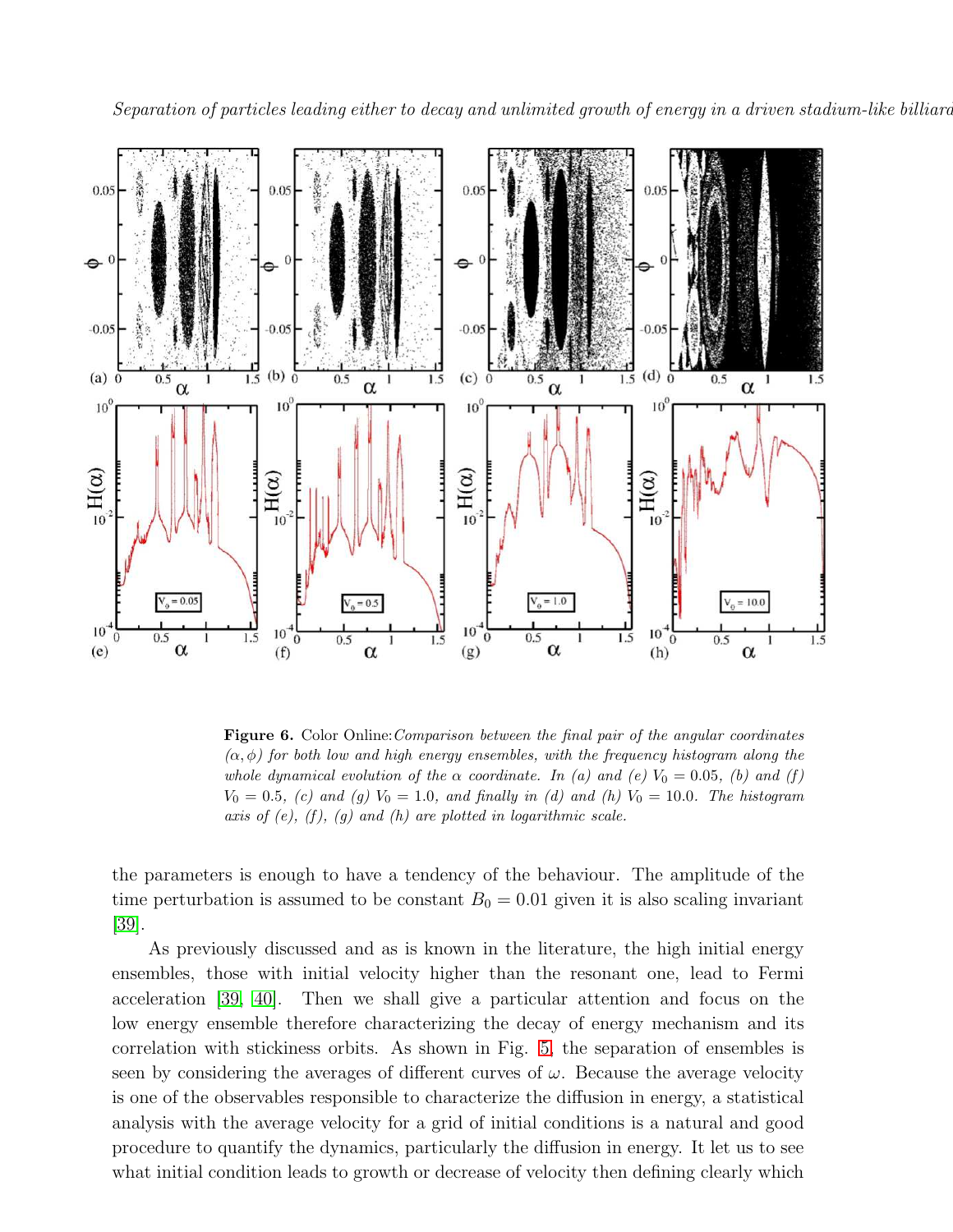one produces Fermi acceleration. We than consider an investigation using the histograms of frequency technique which let us see what region in the phase space produce a larger stickiness, as shown in Fig. [6.](#page-10-0)



<span id="page-11-0"></span>**Figure 7.** Color Online: In (a) we have the frequency histogram for the lower energy ensemble concerning the whole velocity distribution for  $V_0 = 0.05$ ,  $V_0 = 0.5$  and  $V_0 = 2.0$ . In particular, the zoom-window shows the picks of more intensity. In (b) is shown the convergence velocity as function of the  $\alpha$  angle, where we are able to identify in which respective island the orbits got trapped and with respective velocity. And in (c), we show the frequency histogram for the high energy ensemble, where the several peaks of intensity do not appear, and we have a very well defined distribution. Also, the axis of (a) and (c) are in the logarithmic scale, for a better representation of their range and intensity.

We start then considering the angular variables, i.e. the polar angles  $(\alpha, \phi)$ . Since the stadium billiard has an axial symmetry, the variable  $\phi$  (or  $\xi$ ), is not a good choice to be considered because it leads to an almost constant distribution along the dynamics. The same process is applied to the auxiliary variable  $\xi$ . We considered a set of  $5 \times 10^6$ initial conditions chosen along the chaotic sea for both ensembles of high and low energy. Each initial condition was iterated up to  $10<sup>7</sup>$  collisions with the boundary. For the statistical process we collected and saved the final pair of the angular variables at the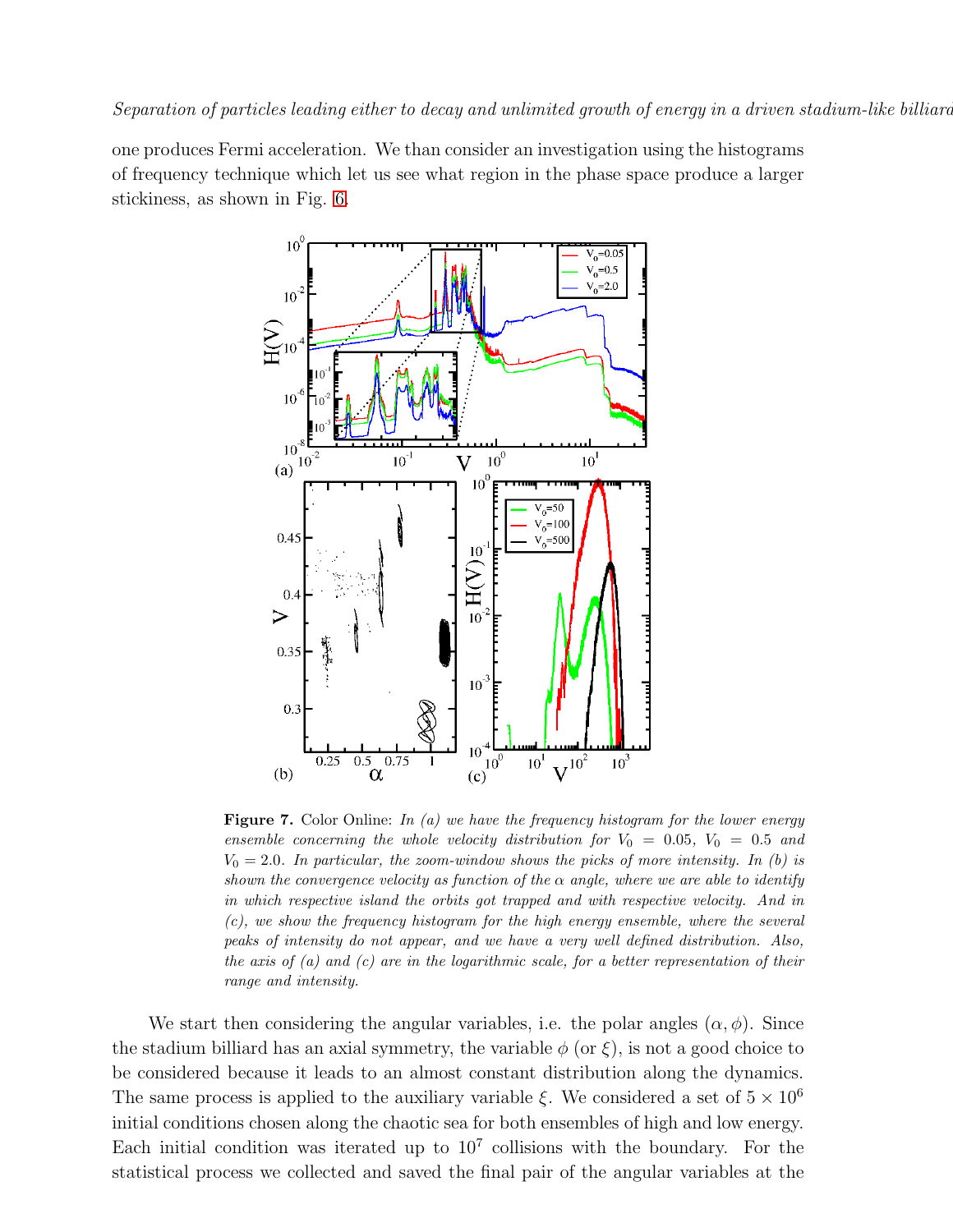end of this dynamical evolution. We see from Fig.  $6(a,b,c)$  that for  $V_0 < V_r$  the vast majority of points are located inside a stability island. Such region is very close to where the fixed point is in the vicinity of the islands. This final behaviour indeed indicates basically the orbits are trapped inside the stability islands. Alternatively they were attracted to their respective attracting fixed points leading to a clear evidence that the stickiness orbits are responsible for the decay of energy for initial velocities lower than the resonant one. To make a comparison, in Figs.  $6(e,f,g)$  we draw the histograms of frequency of the whole evolution of the  $\alpha$  variable along the dynamics for a set of initial conditions (10<sup>6</sup> ), but iterated to the same number of collisions and with the same initial velocity of the Figs.  $6(a,b,c)$ . We can see some of the preferred regions for the variable  $\alpha$ , which perfectly match with the position of the islands and the fixed points of the Figs. [6\(](#page-10-0)a,b,c). Particularly the shape of the boundaries of the stability islands are well defined in the histogram of Fig. [6\(](#page-10-0)g). The same procedure is made considering now the high energy ensemble, i.e. for  $V_0 > V_r$  as shown in Fig. [6\(](#page-10-0)d). One sees there is no longer convergence to the final pair of angular variables to the regions of the stability islands and fixed points as seen previously. The final pair  $(\alpha, \phi)$  just stay wandering along the chaotic sea, a condition that explains why the orbits experience Fermi acceleration. The orbits for  $V_0 > V_r$  also experience stickiness, as shown in Fig. [3\(](#page-7-0)a). However these trappings are not sufficient condition to hold their velocity down. Also, in Fig.  $6(h)$ , we make the comparison with the whole distribution of the  $\alpha$  variable along the whole dynamics, and we can see there is no preferred region anymore. In fact the region in  $\alpha$ concerning the chaotic sea shows a growth in the histogram of frequency indicating a high chaotic behaviour therefore corroborating for the FA phenomenon.

After a careful look at histogram of frequency we see some islands are more preferred than others. This explains why in Fig. [5\(](#page-9-0)a) the decay of energy of the curves of  $\omega$ produce several different plateaus of convergence for long time which of course depend on the initial velocity. Each of the plateaus are related to the attraction of orbits to the periodic fixed points as shown in Fig. [6.](#page-10-0) The convergence plateaus are range in a finite region of  $V_{final} \in (0.55, 0.15)$ . In particular the curve of  $\omega$  for  $V_0 = 0.1$  actually grows for this convergence region. Such region seems to be the same concerning the convergence for final velocity when dissipation is acting in the system [\[56\]](#page-17-30).

As an attempt to quantify the different plateaus of convergence, we made a histogram of the velocity distribution along the dynamics considering the same ensemble as used to construct Fig. [6](#page-10-0) and running the dynamics until  $10^7$  collisions. Figure  $7(a)$ shows these distributions for three different values of initial velocities. One can see a major concentration for the low energy regime between 0.1 and 1.0. Several peaks are noted and decreasing in intensity as the initial velocity increases. Such behaviour is similar as the one shown in the zoom window in Fig. [7\(](#page-11-0)a), even when  $V_0 > V_r$ , which is the case of  $V_0 = 2.0$ . Also, for initial velocities lower than the resonant one, there is a distribution for the velocity over  $V_r$ , which is not so intense for  $V_0 = 0.05$ and  $V_0 = 0.5$  and is quite significant for  $V_0 = 2.0$ . These distributions confirm what was supposed previously and not all initial conditions for  $V_0 < V_r$  experience decay of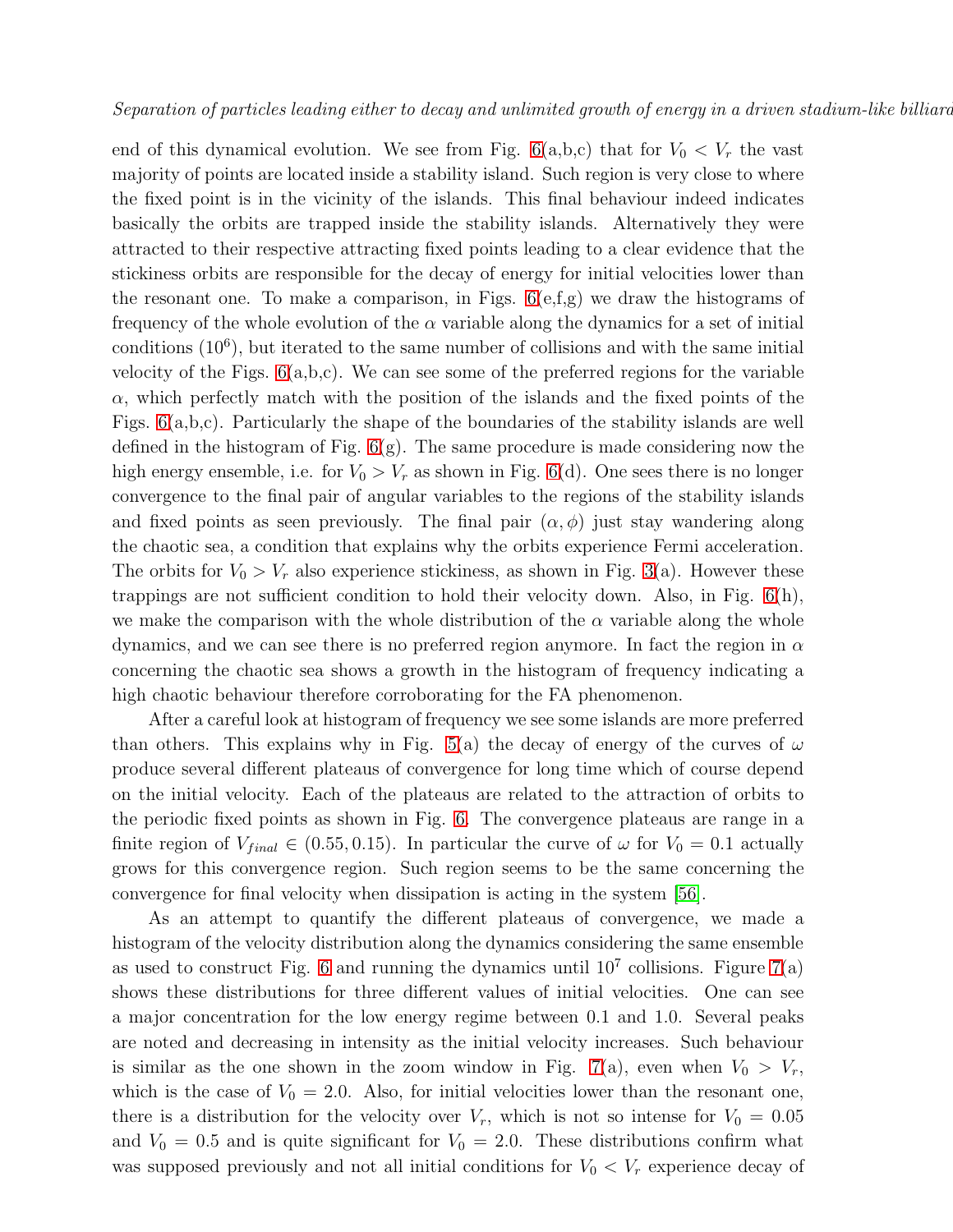



<span id="page-13-0"></span>Figure 8. Color Online:Transport analysis considering "real escape" orbits. In (a) and (b), we have  $V_0 = 2.0$ , and in (c) and (d) we have  $V_0 = 1.0$ . The color scale represents the escape collision. In (a) and (c) we have the initial conditions that crossed the resonance line and experienced  $FA$ , and in  $(b)$  and  $(d)$ , we have the initial conditions that also crossed the resonance line, but experienced decay of energy. Note that the color scale of all figures are in the logarithmic scale, for a better representation of their intensity. Blue (black) indicates a fast escape, and yellow and red (gray and dark gray) represent long times for the orbit to escape. White regions means, that the particle never escaped.

energy. In a complementary way, not all initial conditions with  $V_0 > V_r$  lead to unlimited energy growth. Figure [7\(](#page-11-0)b) shows the distribution of velocities for lower energy regime as a comparison with their positions concerning the polar angular coordinate  $\alpha$ . This comparison allow us to distinguish in which island of the phase space the orbits will converge to for every range of final velocities plateaus. For example, a comparison between Fig.  $7(a)$  and Fig.  $7(b)$  shows higher intensity peaks for velocities between  $V \approx 0.29$  and  $V \approx 0.35$ . They indicate the orbits prefer to stay in the last two period-one islands of the phase space i.e., the ones located near  $\alpha \approx 0.97$  and  $\alpha \approx 1.10$  respectively. Finally for Fig. [7\(](#page-11-0)c) we show the histogram of frequency for the high energy ensemble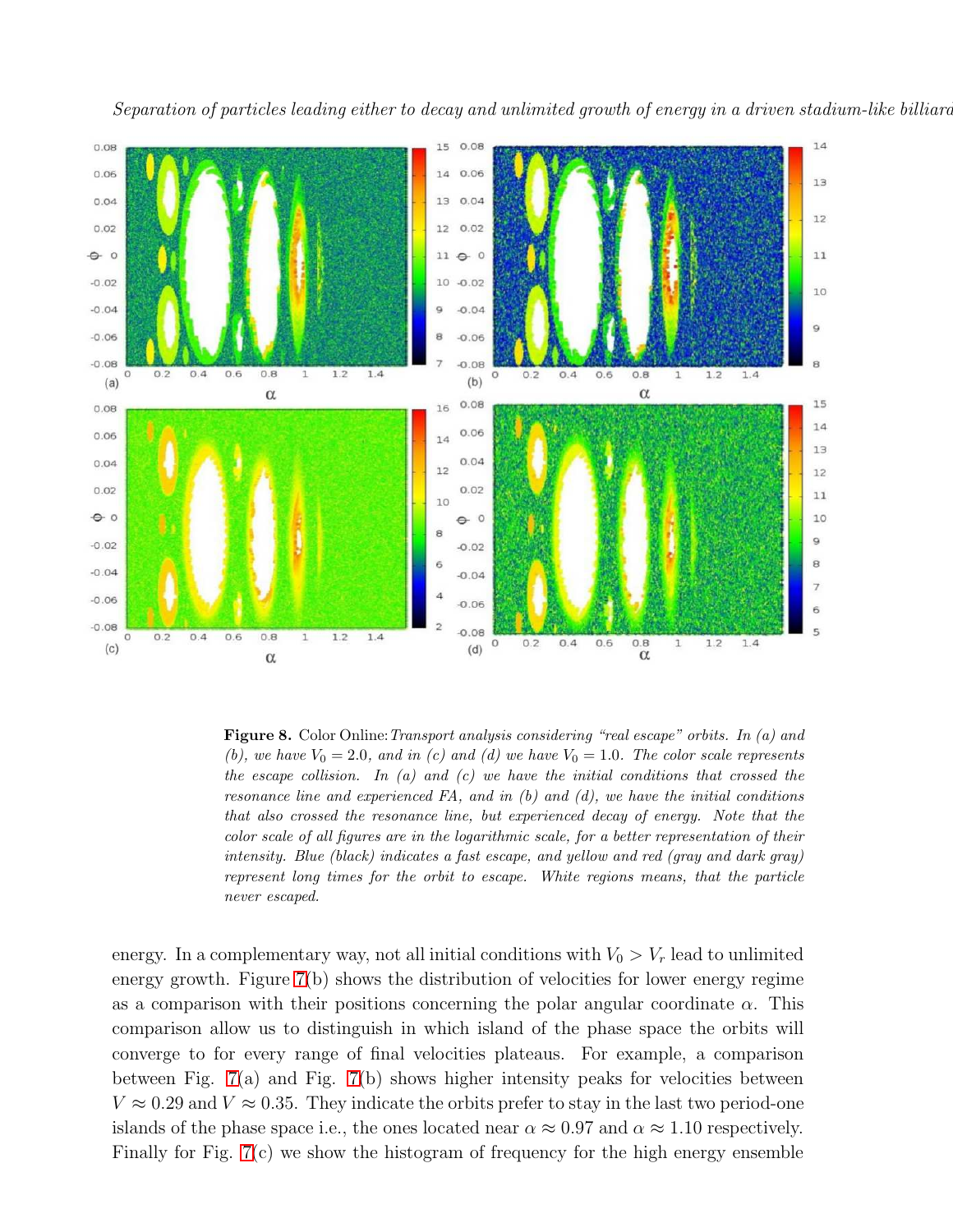of initial velocities. One can notice that the several peaks are not observed anymore. Now we have a very well defined distribution along the velocities meaning that for the very high energy ensemble, as for example the initial velocities at least ten times larger than  $V_r$ , FA is inherent in the system. Only very few orbits lead to a decay in energy, as shown in the green curve in Fig. [7\(](#page-11-0)c) for  $V_0 = 50$ . We believe that the period-1 islands should be the preferred ones. All the results come from the resonance velocity, which marks the transition from the Fermi acceleration regime and the decay of energy. The analytical expression, were obtained considering the resonance around the period-1 islands. Also, they are the biggest ones in the phase space, and show themselves more influential for the stickiness phenomenon. You could find different resonance velocities, for different islands of different periods, but even so the period-1 islands should be the more influential ones. Still, one thing that might change the preference between the islands, would be change the value of the geometric control parameters. This change, would influence on the number of islands, and also change the resonance velocity. See Refs.[\[39,](#page-17-13) [47\]](#page-17-21).

## 3.3. Transport analysis

Let us now map along the phase space the initial conditions that lead to unlimited growth of energy and those producing the decay of energy. To start with we consider an ensemble of initial conditions along the phase space uniformly distributed over  $\alpha$ and  $\phi$  assuming velocities either below  $V_0 \langle V_r \rangle$  and above  $V_0 \rangle V_r$  the resonant. We look at the time evolution of each initial condition mapping then those who cross the resonant velocity either coming from above showing a decay of energy or coming from below therefore leading to unlimited energy growth

Considering a distribution of initial conditions equally distributed in 2000 bins along as  $\alpha \in [0, \pi/2]$  and  $\phi \in [-\Phi, +\Phi]$ , we evaluated the dynamics considering an introduction a hole in the system [\[57,](#page-17-31) [58,](#page-17-32) [59,](#page-17-33) [60,](#page-17-34) [61\]](#page-17-35) placed concerning the resonance velocity  $V_r = 1.2$ . If an initial condition started with  $V_0 < V_r$  achieves energy enough to cross the resonant velocity we consider it has escaped from the low energy region to a higher energy region. The same procedure applies for initial conditions in the high energy regime. So if it decays to a velocity smaller than  $V_r$  we consider it has escaped from high energy to lower energy region. We emphasize the multiple crossings from same orbit can in principle happen so we are considering just the first crossing with  $V_r$ line, up to the maximum collision of  $5 \times 10^6$ .

Figure [8](#page-13-0) shows a grid of initial conditions selected near the critical region leading to "escape" in a color scheme. Figures [8\(](#page-13-0)a,b,c,d) then represent in the color scale the respective collision (in a log scale) where an initial condition has crossed the critical resonance velocity line for the first time. Blue (black) indicates fast escape, while yellow and red (gray and dark gray) denotes long time until the orbit crosses the critical line. White regions mean that the orbits never escaped. One can see an existence of orbits trapped by stickiness near the islands concerning Fig[.8\(](#page-13-0)a,b,c,d), indicated by yellow and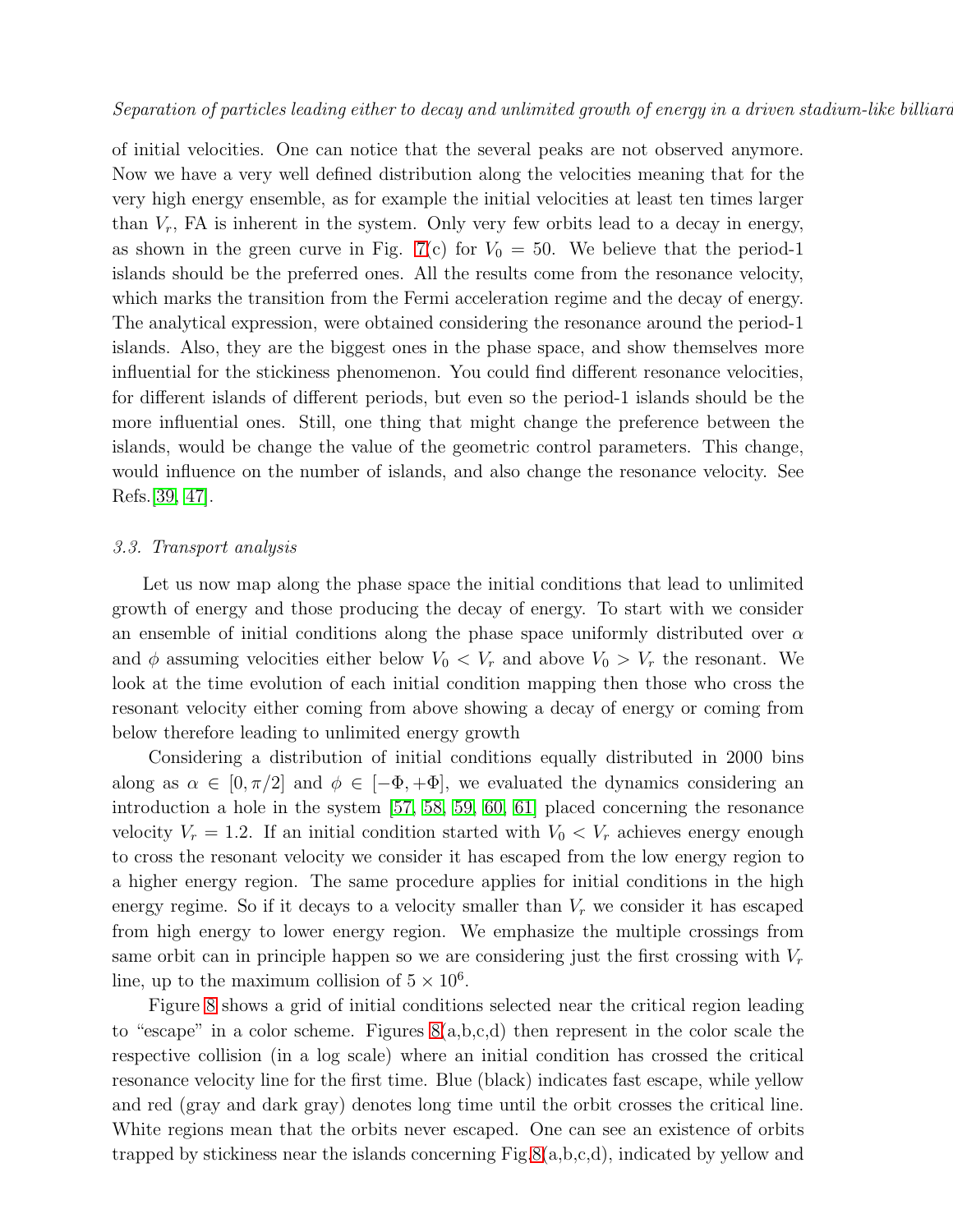red (gray and dark gray) colors. Indeed these quasi-periodic orbits produce a delay in the diffusion along the energy/velocity axis and hence in the escape through the resonant velocity, leading to a delay also in Fermi acceleration, also, they are more numerous and influential for  $V_0 < V_r$ .

Considering first an initial velocity  $V_0 = 2.0$ , we marked the initial conditions that escaped and reached high velocities up to the end of the simulation in Fig[.8\(](#page-13-0)a). In the same way the initial conditions that had escaped and experienced the decay of energy up to the end of the simulations are drawn in Fig. [8\(](#page-13-0)b). The same process was made for an initial velocity  $V_0 = 1.0$ , where the initial conditions that escaped and acquired high velocities are drawn in Fig[.8\(](#page-13-0)c), and finally the initial conditions that escaped but remained at the end of the dynamics under the influence of the decay of energy are represented in Fig[.8\(](#page-13-0)d).

The fraction of initial conditions of  $V_0 = 2.0$  in Figs[.8\(](#page-13-0)a,b) is: 14.06% escaped and decreased their velocity up to the end of simulations; 43.63% escaped and experienced FA and the 42.31% never crossed the critical line of resonance velocity. These results indicates that the great majority of initial conditions for  $V_0 = 2.0$  stays in the high energy regime. Considering now the fraction of initial conditions of  $V_0 = 1.0$  given by Figs[.8\(](#page-13-0)c,d) we found that:  $55.41\%$  of the initial conditions who had escaped stays in the low energy regime up to the end of simulations, 24.04% escaped and had experienced FA in the end of the simulations, and 20.55% never escaped. These results mean that for the initial conditions of  $V_0 = 1.0$ , about 80% of the orbits stay confined in the lower energy regime. In particular, for all items of Fig[.8,](#page-13-0) one can see a strong stickiness regime in the last two islands, which are the islands of main influence for the convergence of orbits, as shown in Fig[.7.](#page-11-0) This strong stickiness indicates that these orbits were trapped for really long times around that regions, and crossed the critical resonance line in a very later time, or not even crossed it, which can be an evidence that they were captured by the fixed points, what will lead their velocity down.

## <span id="page-15-0"></span>4. Final Remarks and Conclusions

We revisited the problem of the time-dependent stadium-like billiard aiming to understand and quantify the mechanism that is responsible for the decay of energy. A non-linear mapping was constructed considering distinct kinds of collisions with the boundary to describe the dynamics. A resonance between the period of oscillation of the boundary and the rotation period around the fixed point was confirmed. Through this resonance two ensemble regimes can be defined at low and high energy, where for high velocities FA is inherent.

A statistical and transport investigation along the phase space was made concerning both regimes of initial energy as an attempt to describe the competition between the decay of energy and FA. We characterize the fundamental role of stickiness and initial conditions for the existence of Fermi acceleration.

Focusing on the lower energy regime, we have seen that stickiness orbits lead the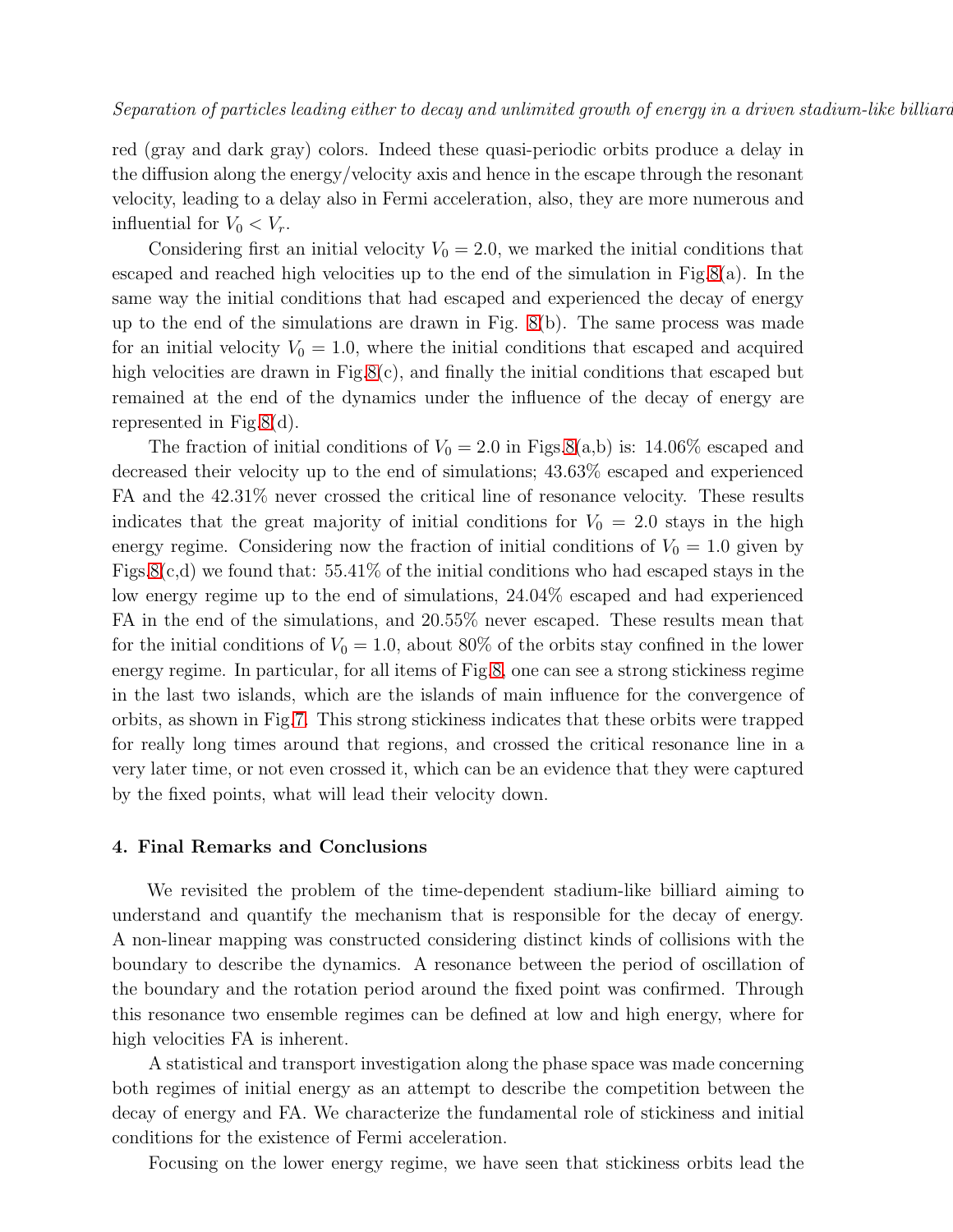velocity to decay, and for long time the dynamics is stable where most of the orbits are located very close to the fixed points, where it seems that they were captured by fixed points, as if the dynamics was under the influence of dissipation and then suppressing the velocity. The results give support to new studies on stickiness influence in the FA and diffusion process concerning systems with mixed properties in the phase space. Also, it would be interesting to investigate, if stickiness should play similar role in other billiards and chaotic systems.

# Acknowledgements

ALPL acknowledges CNPq and CAPES - Programa Ciências sem Fronteiras - CsF (0287-13-0) for financial support. MPS thanks FAPESP (2012/00556-6). IBL thanks FAPESP (2011/19296-1) and EDL thanks FAPESP (2012/23688-5), CNPq and CAPES, Brazilian agencies. ALPL and MPS also thanks the University of Bristol for the kindly hospitality during their stay in UK. This research was supported by resources supplied by the Center for Scientific Computing (NCC/GridUNESP) of the S˜ao Paulo State University (UNESP).

- <span id="page-16-0"></span>[1] Hilborn R C 1994, Chaos and Nonlinear Dynamics: An Introduction for Scientists and Engineers, Oxford University Press, New York.
- <span id="page-16-1"></span>[2] Lichtenberg A J and Lieberman M A 1992, Regular and Chaotic Dynamics. Appl. Math. Sci. 38, Springer Verlag, New York.
- <span id="page-16-3"></span><span id="page-16-2"></span>[3] Zaslasvsky G M 2007, Physics of Chaos in Hamiltonian Systens, Imperial College Press, New York.
- <span id="page-16-4"></span>[4] Zaslasvsky G M 2008, Hamiltonian Chaos and Fractional Dynamics, Oxford University Press, New York.
- <span id="page-16-5"></span>[5] Scheneider J, Tél T and Neufeld Z  $2007$ , Chaos 17, 3.
- <span id="page-16-6"></span>[6] Portela J S E, Caldas I L and Viana R L 2011, Int. J. Bifurcation and Chaos 17, 4067.
- <span id="page-16-7"></span>[7] del-Castillo-Negrete D, Carreras B A, and Lynch V E 2005, *Phys. Rev. Lett.* **94**, 065003.
- <span id="page-16-8"></span>[8] Jimenez G A and Jana S C 2007, Composites: Part A 38, 983.
- <span id="page-16-9"></span>[9] He P, Ma S, and Fan T 2013, Chaos 22, 043151.
- <span id="page-16-10"></span>[10] Andersen M F, Kaplan A, Grňzweig T, and Davidson N 2006, *Phys. Rev. Lett.* **97**, 104102.
- <span id="page-16-11"></span>[11] Abraham N B and Firth W J 1990, J. Opt. Soc. Am. B 7, N.6, 951.
- <span id="page-16-12"></span>[12] Milner V, Hanssen J L, Campbell W C and Raizen M G 2001, Phys. Rev. Lett. 86, 1514.
- <span id="page-16-13"></span>[13] Tanner G and Søndergaard N 2007, J. Phys. A 40, 443.
- <span id="page-16-14"></span>[14] Stein J and Støckmann H J 1992, *Phys. Rev. Lett.* **68**, 2867.
- <span id="page-16-15"></span>[15] Sirko L, Koch P M, and Blümel R 1997, *Phys. Rev. Lett.* **78**, 2940.
- <span id="page-16-16"></span>[16] Haake F 2001, Quantum Signatures of Chaos Springer, Berlin.
- [17] Ponomarenko L A, Schedin F, Katsnelson M I, Yang R, Hill E W, Novoselov K S and Geim A K 2008, Science, 320, 356.
- <span id="page-16-18"></span><span id="page-16-17"></span>[18] Berggren K F, Yakimenko I I and Hakanen J 2010, New J. of Phys. 12, 073005.
- <span id="page-16-19"></span>[19] Jalabert R A, Stone A D and Alhassidd Y 1992, Phys. Rev. Lett. 68, 3468.
- <span id="page-16-20"></span>[20] de Menezes D D, Jar e Silva M and de Aguiar F M 2007, Chaos 17, 023116.
- <span id="page-16-21"></span>[21] Meza-Montes L and Ulloa S E 1997, Phys. Rev. E 55, R6319.
- [22] Xavier E P S, Santos M C, Dias da Silva L G G V, da Luz M G E and Beims M W 2004, Physica A 342, 377.
- <span id="page-16-23"></span><span id="page-16-22"></span>[23] Oliveira H A, Manchein C and Beims M W 2008, Phys. Rev. E 78, 046208.
- <span id="page-16-24"></span>[24] Zharnitsky V 1995, *Phys. Rev. Lett.* **75**, 4393.
- [25] Fermi E 1949, Phys. Rev. 75, 1169.